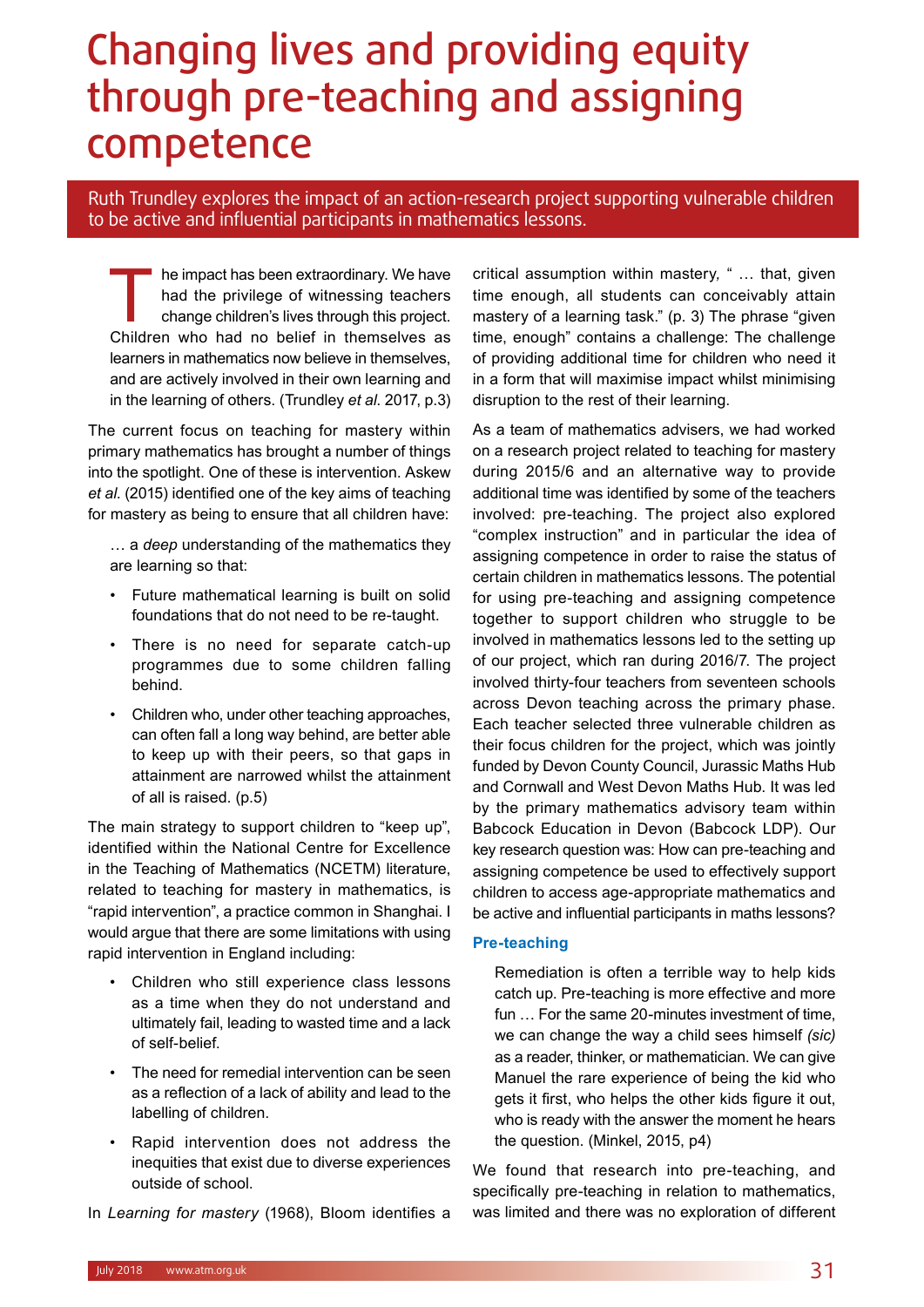types of pre-teaching. We used the article above, written by an elementary class teacher in the USA, as a starting point with the teachers in the project.

#### **Assigning competence**

The notion of assigning competence comes from the work of Cohen, Lotan and others at the Stanford School of Education (Cohen *et al.,* 1999). They developed an approach, called "complex instruction", which aims at achieving equity in co-operative learning classrooms. Assigning competence is about raising the status of low-status children through identifying publicly something they have contributed from which everyone can learn. The importance of assigning competence within our project was two-fold. It seemed to have the potential for supporting children to be actively engaged by identifying significant contributions they were making to everyone's learning and it could be used to directly link pre-teaching to the lesson. Too often, when children are given additional time, especially when it is through some form of intervention, it does not directly benefit learning in the class lesson because the children experience the intervention and the class mathematics as separate and distinct episodes of learning. The reason for focusing on assigning competence alongside preteaching was to overcome this issue and replace disconnection with explicit connection.

### **Project findings**

*Pre-teaching was most effective when run by the class teacher:* This was the main finding in terms of the success of pre-teaching. The children and class teacher have a shared experience, which gives them a shared understanding and common references that they take into the whole-class lesson. There was a sense of the children wanting to work hard in the lesson because they had been given the extra smallgroup time with the teacher; the children value the time because it is with their class teacher. This had an impact on participation. The additional time with the class teacher was seen as a privilege by the children, rather than something to be disappointed about having to do. It was something that was enviable within the class. This is in stark contrast to the attitude towards remedial interventions run by someone other than the class teacher. An issue that was raised early on was the status of interventions in schools and how this has a knock-on effect in terms of the status of the children attending the interventions. For some of the older children, initially, they were unhappy at having been identified for the group but this soon changed

when they realised this gave them time with their class teacher and that this helped raise their status in the mathematics lessons.

The main challenge has been totally rethinking the way that I see intervention working in my class. (Y6 teacher)

For the teachers, the pre-teaching allowed them to really get to know the children, their ways of thinking, and how to get the best from them. This then transferred to the classroom:

I feel I know my children far better in terms of what interests them and how they learn, which has enabled me to engage them better in the class lesson. (Y3 teacher)

Now I really know why they are not on track. (Y6 teacher)

It also provided teachers with an opportunity to reflect on the planned lesson in advance, as the pre-teaching often revealed things that prompted adjustments to make the lesson more effective. In effect it was a preteach for the teachers as well as for the children, both of whom were then more focussed at the start of the lesson.

*Pre-teaching and assigning competence maximise learning in lessons*: By having class teachers provide the additional time and putting it before the learning happens in a mathematics lesson, rather than after it, children are provided with even more additional time and opportunities for learning than just in the pre-teach. This is because it makes the lesson a meaningful experience for the children, rather than them experiencing it as a time when they do not understand and feel they have failed. Teachers are then better placed to support their learning in the lesson.

*Pre-teaching and assigning competence have a positive impact on children's confidence in themselves as mathematical thinkers***:** This was demonstrated by:

- *Engagement from the start of the lesson*: Both the focus children and the teacher benefit from pre-teaching in terms of their focus and engagement with the mathematics at the start of the lesson.
- *Offering contributions and being ready to respond*: The children offered contributions more frequently, which demonstrated a shift in attitude and resulted in positive feedback, which then led to further participation. The teachers were alert, looking for the children to contribute.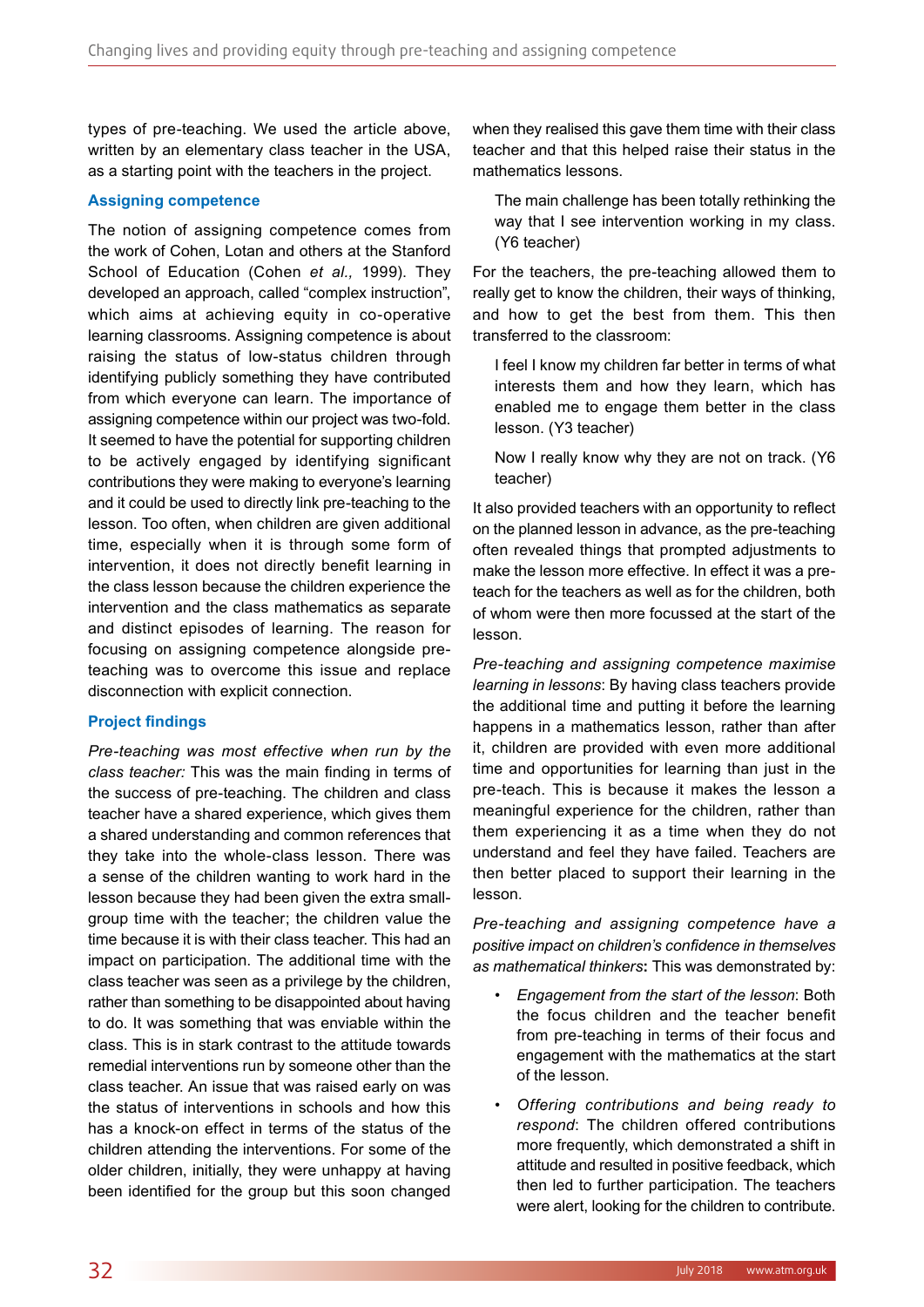- *Asking different questions and seeking out a challenge*: The children were able to think more mathematically in the lessons because they were less anxious and therefore paying less attention to their emotional wellbeing. This resulted in the children being prepared to ask questions that focused on the mathematics, rather than emotional reassurance, and to want to tackle challenging mathematics.
- *Accessing resources independently*: This included children using their pre-teach journal as an aide memoire; using working walls; and mathematical equipment.
- *Explaining thinking*: The pre-teaching meant the children were better able to explain their thinking. This in turn meant they had the opportunity to deepen their understanding, through explaining their thinking.
- *Supporting others*: This included using resources, drawing and explaining.
- *Active participation in conversations*: The children became willing to challenge others, including high-status children, and defend their own thinking.
- *Changes in behaviour and attitude outside of the classroom*: Parents reported positive changes in terms of children's interest in, and attitude towards, their learning, reflected in an increased willingness to talk about their learning at home.

*Pre-teaching can have different structures and focus on different things*: Key to pre-teaching sessions being successful, along with them being taught by the class teacher, are the following:

- *Pre-teaching provides children with access to the mathematics in the lesson*: This allows children to actively participate. Pre-teaching is not about being able to replicate in the lesson the mathematics from the pre-teach session, nor is it about teaching the whole lesson in the pre-teaching session. It is about preparing the children to engage in the struggle of the mathematics in the lesson by removing any additional barriers.
- *Teachers identify things that will allow the children to access the mathematics in the lesson.* These could include:
	- Introducing new mathematics, new contexts and new contextual resources.
	- Rehearsing prior learning.
- Rehearsing language.
- Allowing confusion to happen.
- Using misconceptions.
- Using images/resources (especially those being used the first time).
- *Timing*: Most teachers found that having the pre-teaching session on the same day as the mathematics lesson worked best, although some did run sessions at the end of the day in advance of the lesson the next day. Some teachers liked to run the session immediately before the lesson, whilst others liked a gap as it allowed them time to reflect on how they might want to adjust the lesson in light of the preteaching session.
- *Frequency*: Teachers varied in terms of how frequently they ran pre-teaching sessions with many running two or more a week. At least weekly seemed to work best. For vulnerable children, there is a need to provide regular sessions at least in the early part of the year. These children benefited from being involved for the whole year. Flexibility may be important in terms of making pre-teaching work in the long term, with the option to vary at least some of the children who are involved, but the impact, on the focus children in this project, relied on their sustained involvement in the pre-teaching sessions for the full year.
- Length: There is no set length for a pre-teaching session, the important thing is clarity about the purpose of the session and taking the time needed. Fifteen-minute sessions were often needed, for example, when the focus was on introducing a new piece of mathematics, but ,sometimes, a few minutes immediately before a lesson prepared the children for participation, through rehearsing language, say. The average length of a session was around ten minutes.

*Assigning competence is a powerful tool but can be more challenging for teachers to use effectively*: The following strategies were found to be important for teachers to consider:

- Be subtle. Mathematics is not about a performance and is not a memory test.
- Comment on the thinking or the idea not the child.
- Use simple phrases to draw attention to valuable thinking.
- Anticipate and monitor.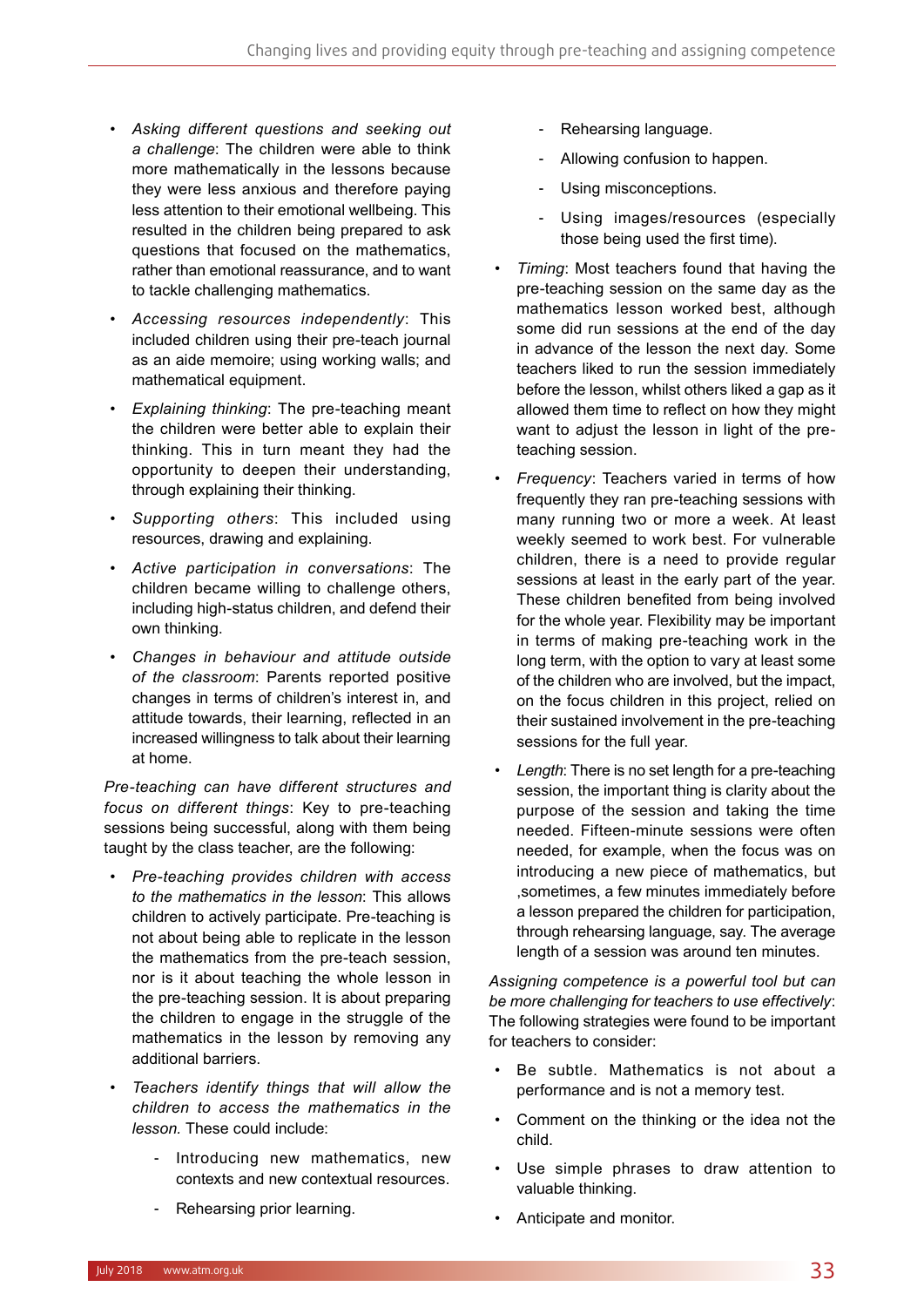- Support other children to publicly state how they have been helped by a class member.
- Subvert hierarchies that exist in the classroom.
- Attend to classroom and school culture.

#### **Impact**

The impact of the project on both teachers and children can be summed up with the following two stories. In one school, an 11-year-old child who had been part of the project was asked what a mathematics lesson would be like without pre-teaching, to which she responded:

A better question would be what would my year look like without it? I would still think I couldn't do maths. What would secondary school look like without it? Scary.

In another school, a Year 6 teacher told the following story of her three focus children:

The three children began the year with little confidence in maths and very little confidence in themselves. Their first assessment in December showed them scoring 33%, 28% and 34% respectively. The SAT's [high-stakes national tests] showed the children being incredibly confident in their ability. One child is quoted as saying, "I love SATs" and another saying as the week ended, "Actually that was really fun." The children's attitude in their own ability had completely changed and they felt that they could answer the questions … There were smiles on their faces the whole week and at no point in any of the tests did they give up or feel negative towards their own ability.

This change in attitude was matched by a change in attainment. The end of KS2 tests in England result in a scaled score. Any score  $\geq$  100 indicates that a child has met the expected standard. The three children had scaled scores of 100, 106 and 107. Their entry into their next stage of education had been transformed by the experiences their class teacher had provided through the use of pre-teaching and assigning competence.

#### **Professional development for teachers**

It is important to recognise that, in addition to the findings above, the year-long project allowed teachers to engage in a sustained piece of professional development, which had a direct impact on them in their work. The two elements of the project identified

by the teachers as being most influential on their own practice were the collaborative lesson-research cycles and the support of a knowledgeable other, in this case a mathematics adviser. It was important that any professional development was planned into the school day, so that it was valued both by participating teachers and by their senior leadership team.

#### **Next steps**

Findings have been shared with the schools who are involved in the maths-hub intervention work groups this year and we are currently running a project looking at whole-school approaches to using pre-teaching and assigning competence, in particular how teachers can be supported by senior leaders to find time to fit in pre-teaching sessions. There is interest in using this approach with learners of different ages and from student teachers and parents.

**Ruth Trundley is a Primary Mathematics Adviser for Babcock Education in the South West and can be contacted at ruth.trundley@babcockinternational.com.** 

#### **References**

Askew, M *et al*. (2015) *Teaching for mastery: Questions, tasks and activities to support assessment* https://www.ncetm.org.uk/resources/46689. UCLA Centre for the Study of Evaluation of Instructional Programs.

Bloom, B. (1968) *Learning for mastery instruction and curriculum*. Regional Education Laboratory for the Carolinas and Virginia, Topical Papers and Reprints, Number 1.

Cohen, E. Lotan, R. Scarloss, B. and Arellano, A. (1999) *Complex instruction: Equity in cooperative learning classrooms theory into practice.* Volume 3, Number 2, Spring 1999. Ohio State University, US.

Minkel, J. (2015) *Why I prefer pre-teaching to Remediation for struggling students.* Published Online: May 18, 2015 https://www.edweek.org/tm/ articles/2015/05/18/why-i-prefer-pre-teaching-toremediation-for.html.

Trundley, R. *et al*. (2017) *Final Report July 2017: Supporting children to be active and influential participants in mathematics lessons through effective use of assigning competence and pre-teaching.* The full project report can be accessed at: http://www. babcock-education.co.uk/ldp/PTAC.